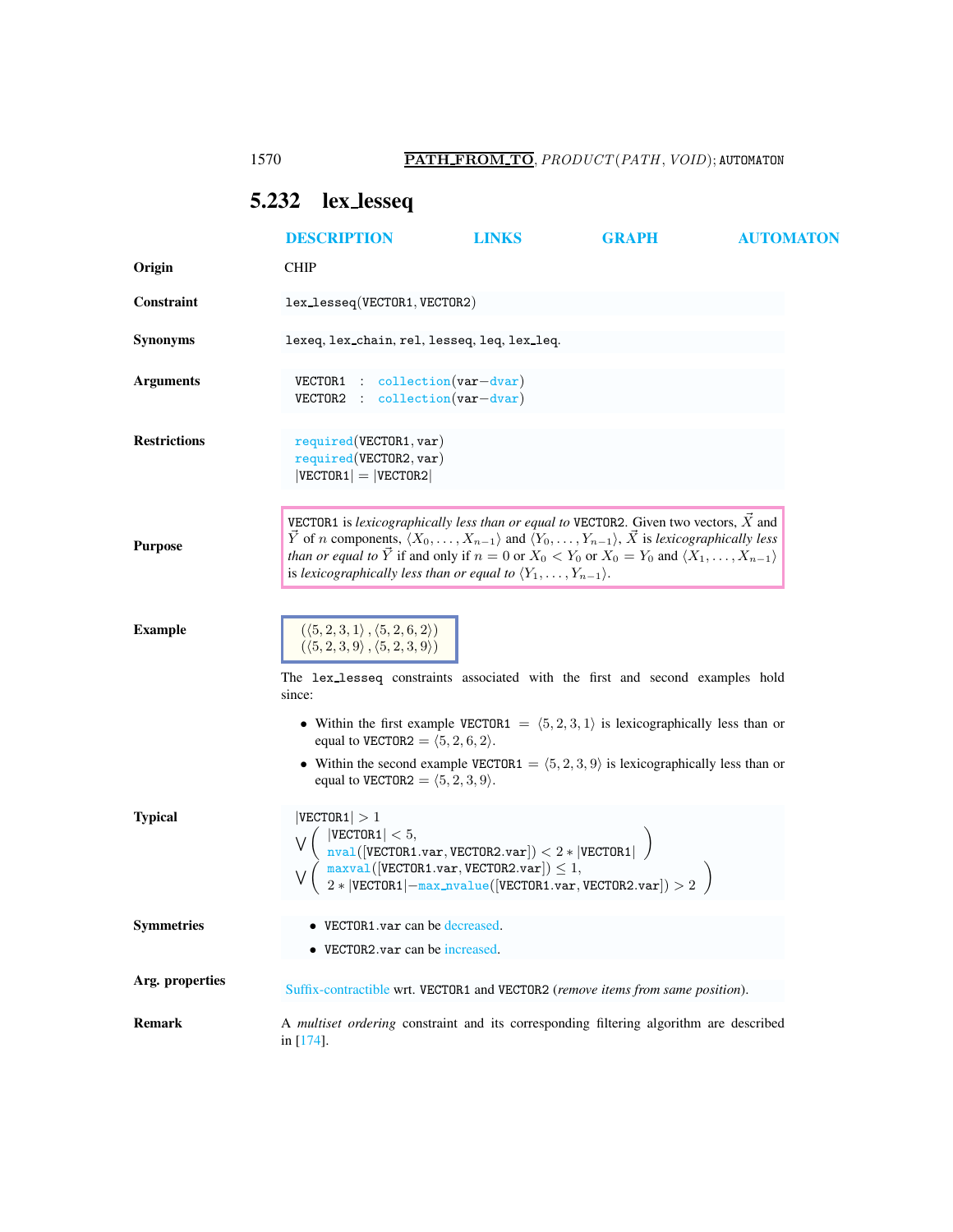## <sup>20030820</sup> 1571

Algorithm The first filtering algorithm maintaining arc-consistency for this constraint was presented in [173]. A second filtering algorithm maintaining arc-consistency and detecting entailment in a more eager way, was given in [96]. This second algorithm was derived from a deterministic finite automata. A third filtering algorithm extending the algorithm presented in [173] detecting entailment is given in the PhD thesis of Z. Kızıltan [239, page 95]. The previous thesis [239, pages 105–109] presents also a filtering algorithm handling the fact that a given variable has more than one occurrence. Finally, T. Frühwirth shows how to encode lexicographic ordering constraints within the context of CHR [175] in [176].

Reformulation The following reformulations in term of arithmetic and/or logical expressions exist for enforcing the *lexicographically less than or equal to* constraint. The first one converts  $\vec{X}$ and  $\vec{Y}$  into numbers and post an inequality constraint. It assumes all components of  $\vec{X}$  and  $\vec{Y}$  to be within [0,  $a - 1$ ]:

$$
a^{n-1}X_0 + a^{n-2}X_1 + \dots + a^0X_{n-1} \le a^{n-1}Y_0 + a^{n-2}Y_1 + \dots + a^0Y_{n-1}
$$

Since the previous reformulation can only be used with small values of  $n$  and  $a$ , W. Harvey came up with the following alternative model that maintains arc-consistency:

 $(X_0 < Y_0 + (X_1 < Y_1 + (\cdots + (X_{n-1} < Y_{n-1} + 1) \dots))) = 1$ 

Finally, the *lexicographically less than or equal to* constraint can be expressed as a conjunction or a disjunction of constraints:

<span id="page-1-0"></span>

|          | $X_0 \leq Y_0 \quad \wedge$                                                                                                    |  |  |  |  |
|----------|--------------------------------------------------------------------------------------------------------------------------------|--|--|--|--|
|          | $(X_0 = Y_0) \Rightarrow X_1 \leq Y_1 \quad \wedge$                                                                            |  |  |  |  |
|          | $(X_0 = Y_0 \wedge X_1 = Y_1) \Rightarrow X_2 \le Y_2 \wedge$                                                                  |  |  |  |  |
|          |                                                                                                                                |  |  |  |  |
|          | $(X_0 = Y_0 \wedge X_1 = Y_1 \wedge \cdots \wedge X_{n-2} = Y_{n-2}) \Rightarrow X_{n-1} \leq Y_{n-1}$                         |  |  |  |  |
|          | $X_0 < Y_0$ V                                                                                                                  |  |  |  |  |
|          | $X_0 = Y_0 \wedge X_1 < Y_1$ V<br>$X_0 = Y_0 \wedge X_1 = Y_1 \wedge X_2 < Y_2$ V                                              |  |  |  |  |
|          |                                                                                                                                |  |  |  |  |
|          |                                                                                                                                |  |  |  |  |
|          | $X_0 = Y_0 \wedge X_1 = Y_1 \wedge \cdots \wedge X_{n-2} = Y_{n-2} \wedge X_{n-1} \leq Y_{n-1}$                                |  |  |  |  |
|          | When used separately, the two previous logical decompositions do not maintain<br>arc-consistency.                              |  |  |  |  |
| Svstems  | $lexEq$ in Choco, rel in Gecode, $lex\_lesseq$ in MiniZinc, $lex\_chain$<br>in <b>SICStus</b> .                                |  |  |  |  |
| Used in  | lex_chain_greatereq,<br>lex_between.<br>lex_chain_lesseq,<br>ordered_atleast_nvector, ordered_atmost_nvector, ordered_nvector. |  |  |  |  |
| See also | common keyword:<br>allperm,<br>cond_lex_lesseq(lexicographic order),                                                           |  |  |  |  |
|          | 1ex2 (matrix symmetry, lexicographic order),<br>lex_chain_greater,                                                             |  |  |  |  |
|          | lex_chain_less(lexicographic order),<br>lex_chain_greatereq,                                                                   |  |  |  |  |
|          | lex_different(vector), strict_lex2(matrix symmetry, lexicographic order).                                                      |  |  |  |  |
|          | implied by: lex_equal, lex_less, lex_lesseq_allperm.                                                                           |  |  |  |  |
|          | implies (if swap arguments): lex_greatereq.                                                                                    |  |  |  |  |
|          | negation: lex_greater.                                                                                                         |  |  |  |  |
|          | system of constraints: lex_between, lex_chain_lesseq.                                                                          |  |  |  |  |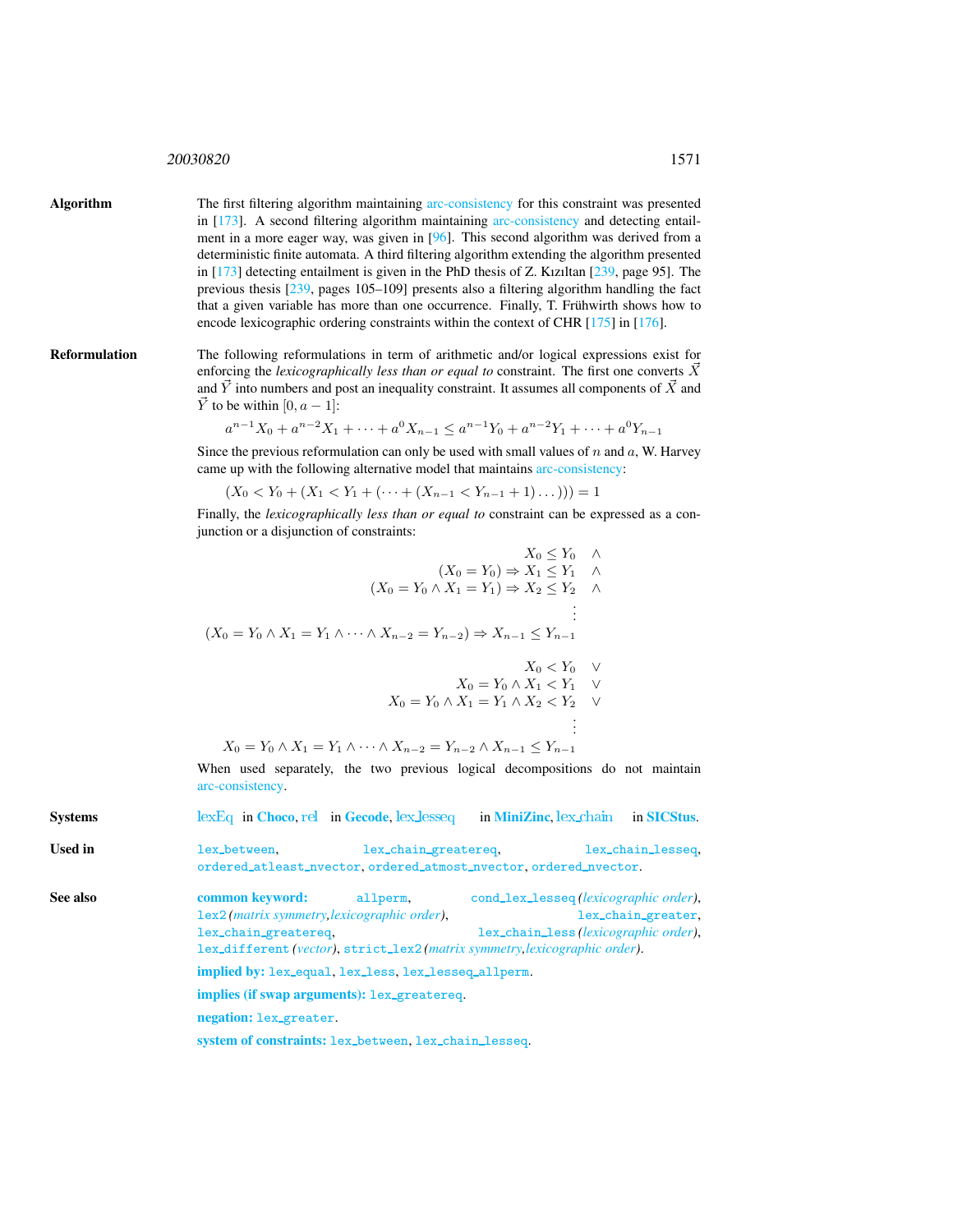Keywords characteristic of a constraint: vector, automaton, automaton without counters, reified automaton constraint, derived collection. constraint network structure: Berge-acyclic constraint network. constraint type: order constraint. filtering: duplicated variables, arc-consistency. heuristics: heuristics and lexicographical ordering.

symmetry: symmetry, matrix symmetry, lexicographic order, multiset ordering.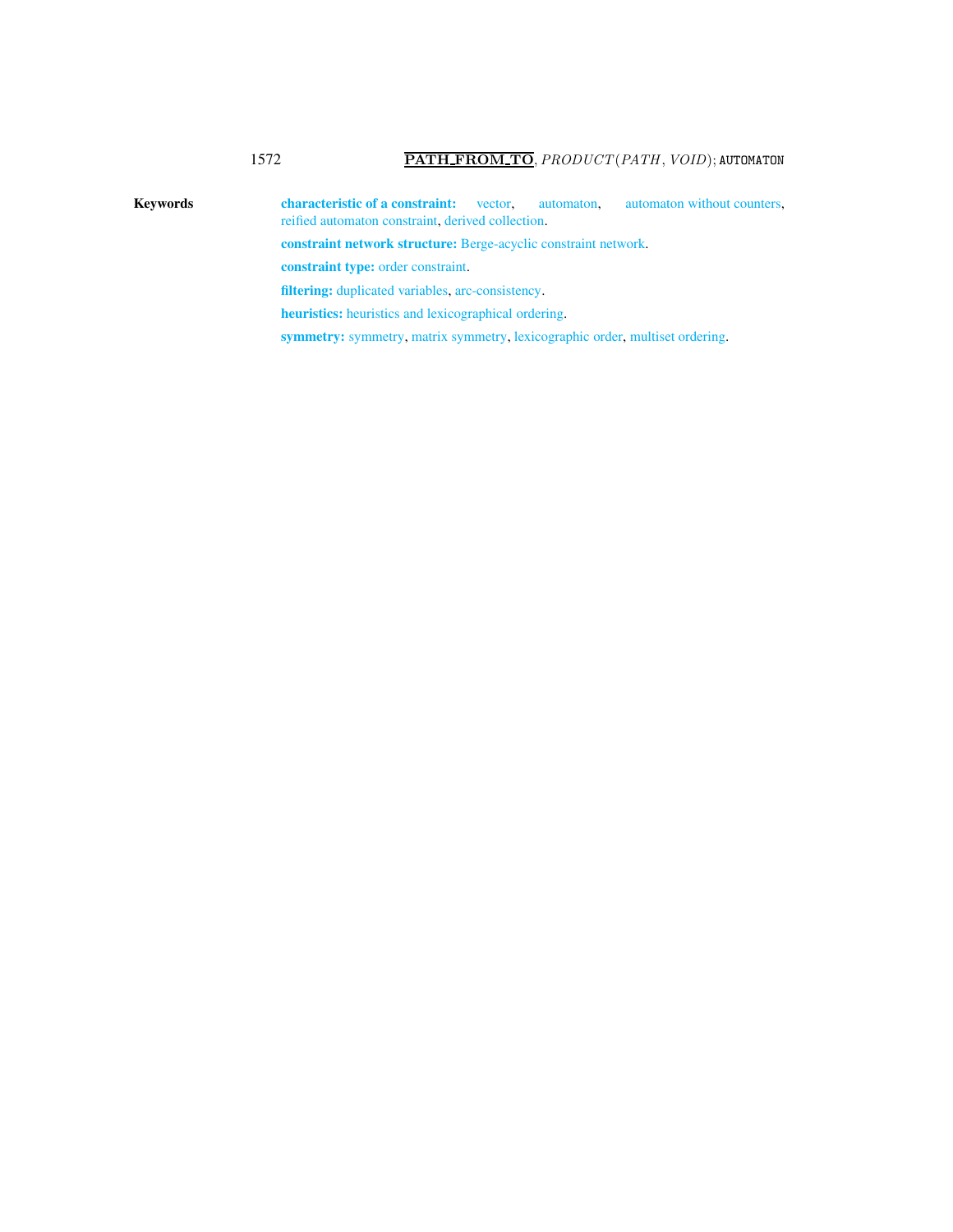<span id="page-3-0"></span><sup>20030820</sup> 1573



The lex-lesseq constraint holds when there exist a path from  $c_1$  to d. This path can be interpreted as a maximum sequence of *equality* constraints on the prefix of both vectors, possibly followed by a *less than* constraint.

Signature Since the maximum value returned by the graph property **PATH\_FROM\_TO** is equal to 1 we can rewrite  $\textbf{PATH\_FROM\_TO}(\text{index}, 1, 0) = 1$  to **PATH\_FROM\_TO**(index,  $1, 0$ )  $\geq 1$ . Therefore we simplify **PATH\_FROM\_TO** to PATH FROM TO.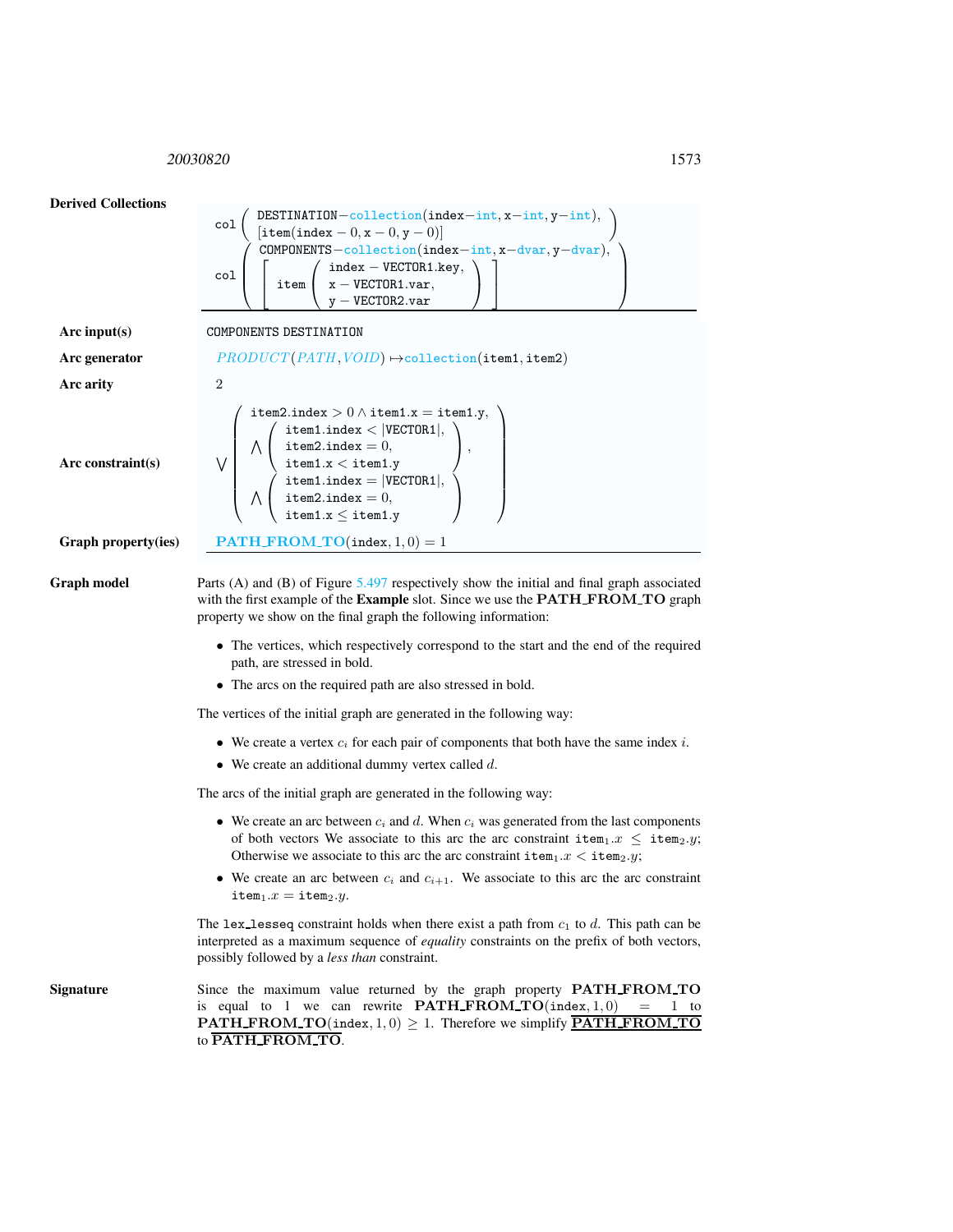

<span id="page-4-0"></span>Figure 5.497: Initial and final graph of the lex lesseq constraint